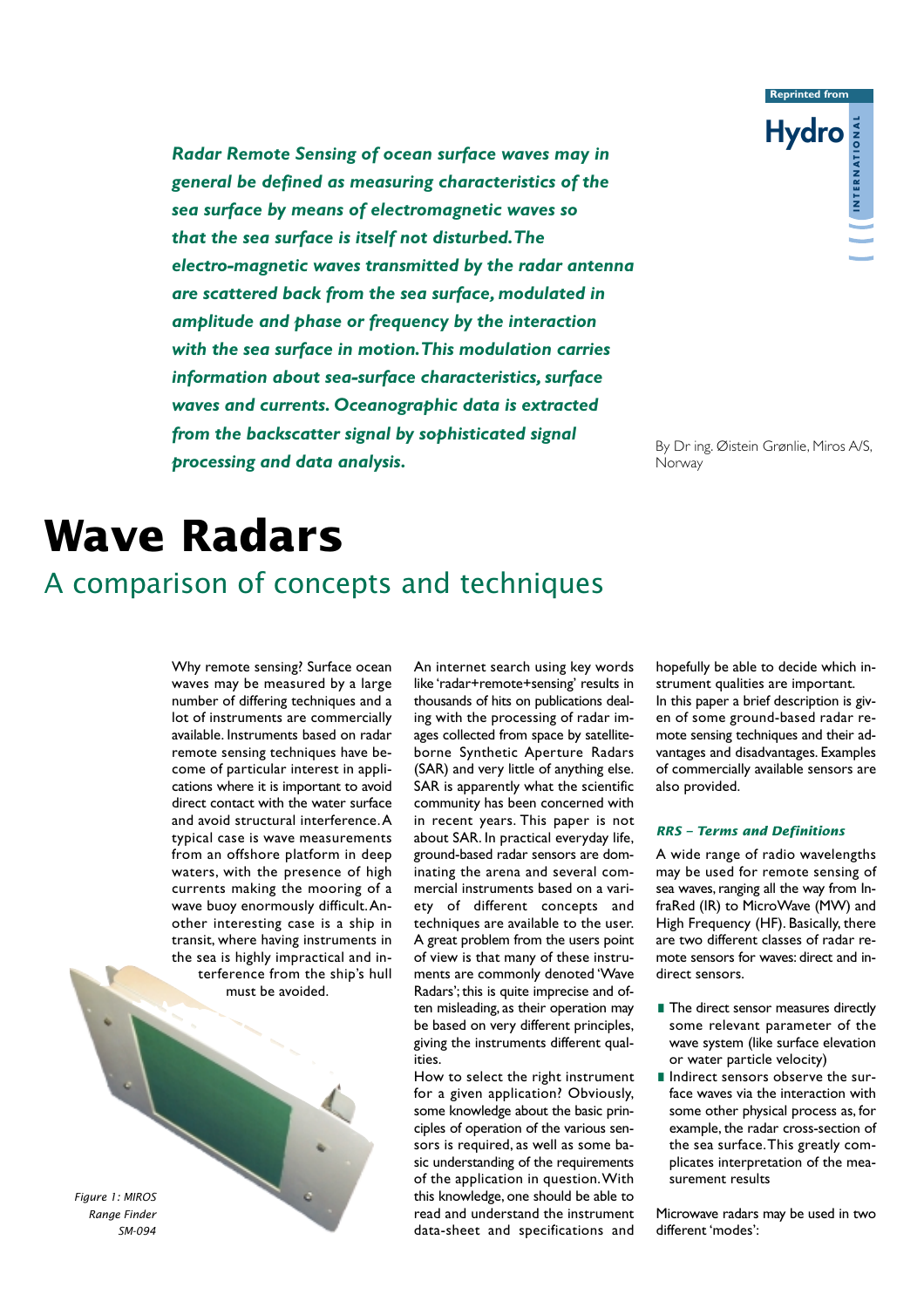

*Figure 2: Polar sea echo image of marine navigation radar shows gravity wave modulation pattern*

- **I**I In the near-vertical mode the radar echo is generated by specular reflections from the sea surface
- **I**I In the low-grazing angle mode the radar echo is generated by Bragg scattering, hence surface ripple (Bragg waves) must be present

If not, measurements cannot be done. The backscattered signal will be modulated in amplitude and frequency, primarily due to tilting, hydrodynamic interaction and shadowing of the surface ripple by large-gravity waves. Hence, gravity wave information is derived from the modulation of the backscattered signal only.The nature of the surface ripple (Bragg waves) is not important as long as the echo contains sufficient energy to conquer the thermal noise of the sensor.

*Figure 3: Two dimensional wave spectrum derived from sequence of polar marine navigation radar images*

When microwave radar is to be used as a wave probe, the radial and azimuthal extent of the surface area to be illuminated by the radar (radar footprint or resolution cell) must be small in comparison with all ocean wavelengths of interest. The band-



width of the radar signal and the beamwidth of the radar antenna together determine radar spatial resolution.The beam of a microwave antenna is dispersive; consequently, the resolution becomes a function of range.The beam of IR radar (laser) is nondispersive; the radar footprint is therefore independent of range. HF radar utilises the Bragg scattering mech-

anism and always operate at very low grazing angles. Due to the low frequency of operation, the radar waves are backscattered directly from the gravity waves, and surface ripple need not be present.

Radar transceivers may be coherent or non-coherent. Coherent radar measures Doppler-modulation as well as amplitude modulation, while noncoherent radar measures only amplitude modulation. Consequently, a non-coherent radar echo contains less information about sea-surface properties. Examples of non-coherent radar are conventional marine navigation radar.

The radar transmitter waveform may be either unmodulated Continuos Wave (CW), modulated or pulsed. Unmodulated CW radar has no range resolution but can resolve targets on the basis of different velocity, while a modulated or pulsed radar can resolve echoes from different ranges. The radar waveform plays a very important role in radar theory.

The above discussion illustrates why the term 'Wave Radar' is not very precise.Wave Radar performance is highly dependent on:

- $\blacksquare$  Mode of operation or measurement geometry (vertical or grazing)
- **ı**Class of system (direct or indirect)
- **ı** Frequency of operation

*Figure 4: MIROS Wave and Current Radar MkIII with mounting pedestal, shock absorbers and junction box*

- **ı**Radar waveform (unmodulated CW or modulated/ pulsed)
- **ı**Type of transceiver (coherent or non-coherent)
- **Radar antenna properties**

### *Remote Sensing Techniques*

#### **Vertical Radar**

These sensors transmit a modulated radio signal in a narrow beam and measure the delay before the echo from the sea surface is received.The delay is easily converted to range. Based on a time-series of the sea surface elevation, a non-directional (point) wave spectrum can be calculated. If the sensor is sufficiently stable it can be used to measure water level and air-gap as well as waves.

One frequently occurring problem with vertical radar is the effect of interference from the structure on which they are mounted.The wave field to be measured will be disturbed and the resulting measurement error will depend on wave direction.

Low-cost vertical radar designed to be used as level-gauges are generally not suitable for wave measurement applications.The main problems are high sensor noise levels requiring large averaging intervals and large footprints due to wide antenna beams.This may be overcome on partially by using transfer functions.Three different types of vertical radar suitable for measurement of non-directional or point wave spectra are described. By arranging three (or more) vertical radar in a suitable geometrical pattern, a directional wave spectrum similar to the measurements of a directional heave, pitch and roll buoy can be obtained.

Laser altimeters are small, lightweight and operate in the infrared (IR) frequency band. They normally use pulsed waveforms and perform direct measurements of sea surface elevation that can easily be converted to wave amplitude.The laser beam is very narrow and

almost non-dispersive.The footprint is small and almost independent of range. Due to the high frequency of operation, laser altimeters are prone to interference from natural sources of IR emission. Salt and soot deposits on the optical window great-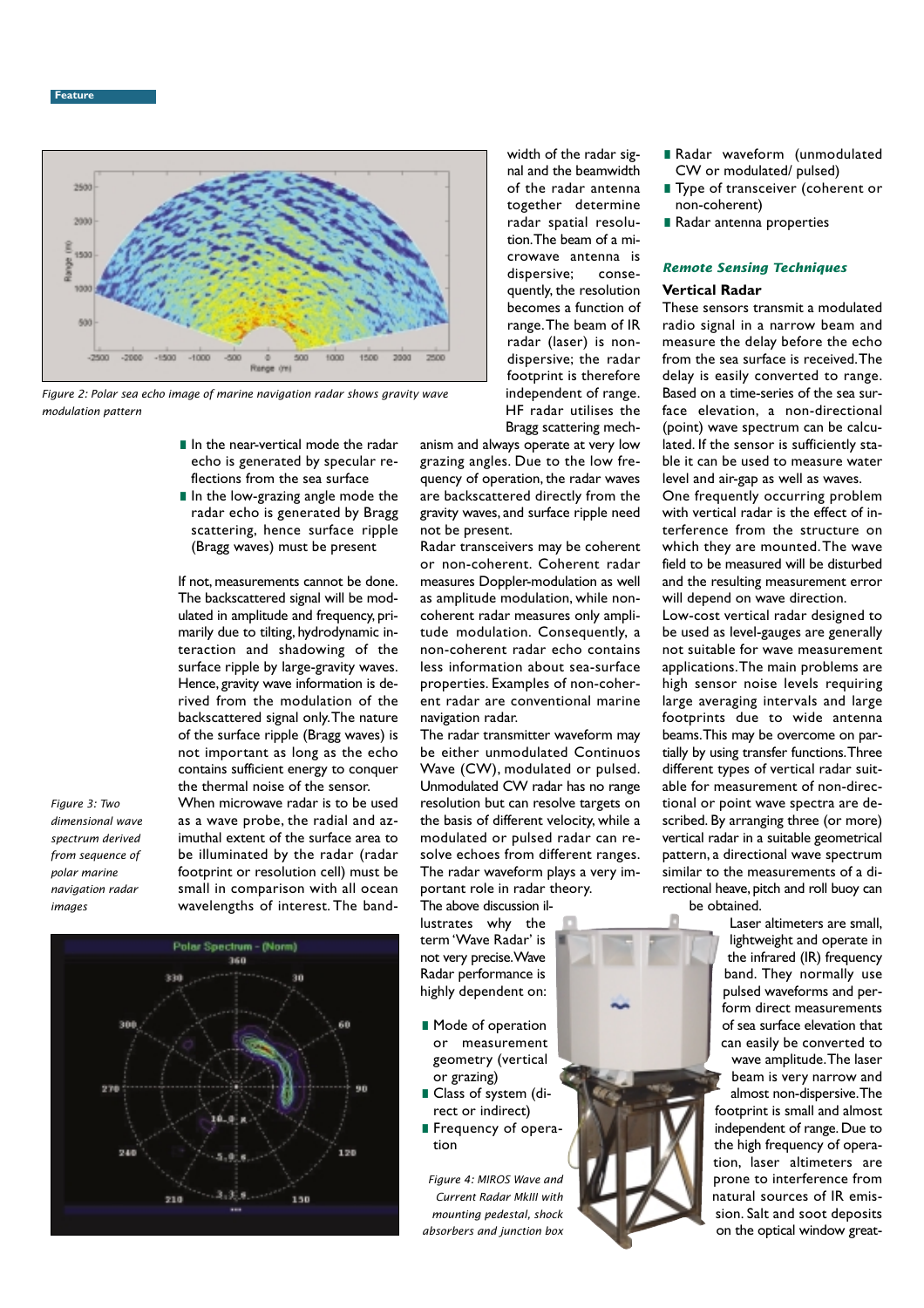#### **Feature**

ly deteriorate measurement performance.The sensor easily locks onto fog and water spray, and it will quite frequently be unable to track the sea surface.The Canadian-based Optech Incorporated provides laser sensors suitable for wave measurements.

Microwave Range Finders normally operate at GHz frequencies. Due to the much lower frequency, the microwave range finder is not as affected by fog and water spray as the laser altimeter. A linear CWFM (continuous wave frequency modulated) radar waveform is normally used to provide range resolution.The microwave antenna must be quite large to generate a narrow beam. The Miros Microwave Range Finder SM-094 operates at 10GHz with an antenna diameter of 35cm (Figure 1).The antenna beam is about 5 degrees wide.The beam is dispersive, hence the size of the footprint increases linearly with range.At a range of 50m the footprint is about 4 metres in diameter. Hence, at this range the sensor cannot properly measure sea waves shorter than approximately 16m, corresponding to 3.2 s period.

Another example of a Microwave Range Finder is the Saab Tank Radar REX, also used for wave measurement applications. Microwave CW Doppler Radar use a coherent continuous wave waveform to measure the Doppler shift caused by the velocity of the sea surface relative to the radar. The Doppler measurement is directly related to wave height by simple integration.This radar cannot be used to measure range (i.e. water level or airgap). The performance of the CW Doppler radar depends greatly on the stability of the signal source, except for very short measurement ranges.The footprint is entirely determined by the antenna pattern.This means that CW Doppler radar can only be used at near-vertical angles if the conditions of a small footprint are to be met.An ac-

celerometer may be used to remove ship or platform vertical motion from the Doppler measurement.A commercial example of a motion compensated CW Doppler Wave sensor is the TSK Shipborn Wave Height Meter.

Three, vertically arrayed radar in triangular configuration may be used to measure a directional wave spectrum.Algorithms and signal processing software similar to that used in the processing of heave, pitch, roll buoys have been developed in a number of research projects, see for example the WaDiRA (Wave Directional Radar Array) project. A commercial system called Directional WaveGuide is available from the Dutch Radac.

#### **Marine Navigation Radar**

The sea-clutter image of conventional navigation radar contains a pattern that resembles a sea-wave pattern.The radar seaecho amplitude depends on wind-generated 'roughness' of the sea surface. Gravity waves and currents form images on the radar display because they modulate the sea-surface radar cross-section by angular modu-

lation, hydrodynamic interaction and shadowing (Figure 2). By digitising the radar video signal it can be processed by a digital computer.With the use of appropriate algorithms, a full three-dimensional wave spectrum and the magnitude and direction of near surface currents may be calculated on the basis of these digitised radar images (Figure 3).

Marine navigation radar utilises only the non-coherent radar backscatter modulation. Navigation radar is a typical example of an indirect-wave sensor, because there is no direct relation between wave-height and radar backscatter modulation amplitude.The calculated wave spectrum is basically unscaled with respect to wave energy. Additional measurement of the nondirectional wave spectrum may be required for calibration purposes, or an empirical method of calibration, relating some parameter derived from the measured data to the real wave-height, may be employed. Several empirical cal-



ibration methods exist.These work well under most conditions but may occasionally fail completely. It is therefore impossible to quote reliable, waveheight performance figures valid for all conditions.

However, marine navigation radarbased wave sensors are excellent tools for wave-direction measurements. Marine navigation radar may also provide a tool for surface current measurements. Point measurements of the current vector, as well as current maps up to a distance of a few kilometres from the platform, with a resolution of 50 to 100m, can be provided As marine navigation radar works at low grazing angles, surface ripple (Bragg waves) must be present. If not, measurements cannot be done. Work on the application of marine radar sea-echo images for estimation of the sea wave spectrum and surface current has been undertaken at many universities and research institutes over the past 20 years but, amazingly, few

*geometry of Miros Pulsed Doppler Wave and Current Radar*

*Measurement*



*Figure 6: 2D wave spectrum (left) and point spectrum (right) measured by the Miros Wave and Current Radar*